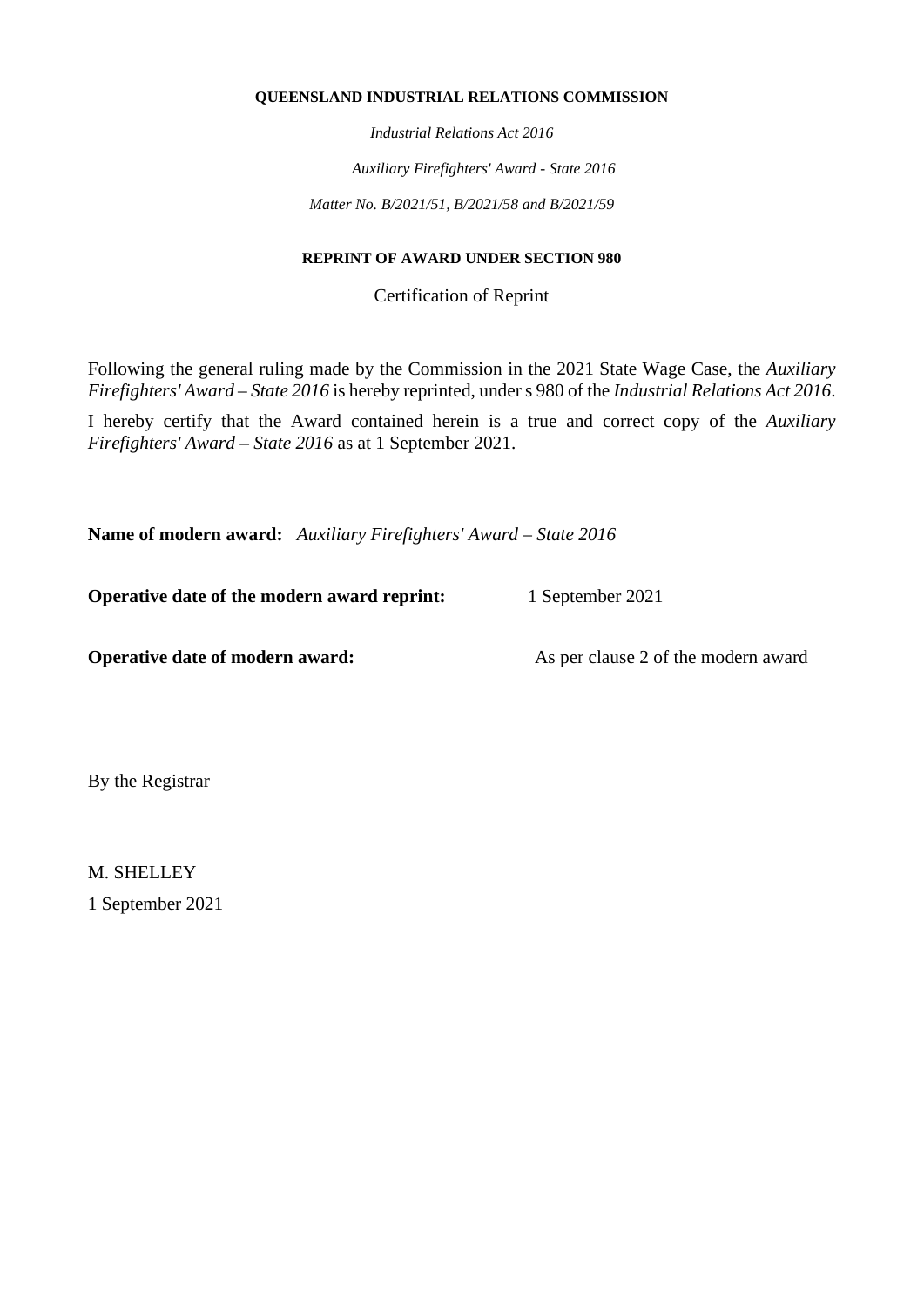# **AUXILIARY FIREFIGHTERS' AWARD - STATE 2016**

# **Table of Contents**

| 1.  |                                                                         |  |  |  |
|-----|-------------------------------------------------------------------------|--|--|--|
| 2.  |                                                                         |  |  |  |
| 3.  |                                                                         |  |  |  |
| 4.  |                                                                         |  |  |  |
| 5.  |                                                                         |  |  |  |
| 6.  |                                                                         |  |  |  |
|     |                                                                         |  |  |  |
| 7.  |                                                                         |  |  |  |
|     | PART 3 - Type of Employment, Consultation and Termination of Employment |  |  |  |
| 8.  |                                                                         |  |  |  |
| 9.  |                                                                         |  |  |  |
| 10. |                                                                         |  |  |  |
|     |                                                                         |  |  |  |
| 11. |                                                                         |  |  |  |
| 12. |                                                                         |  |  |  |
| 13. |                                                                         |  |  |  |
| 14. |                                                                         |  |  |  |
| 15. |                                                                         |  |  |  |
| 16. |                                                                         |  |  |  |
|     |                                                                         |  |  |  |
| 17. |                                                                         |  |  |  |
| 18. |                                                                         |  |  |  |
| 19. |                                                                         |  |  |  |
| 20. |                                                                         |  |  |  |
| 21. |                                                                         |  |  |  |
| 22. |                                                                         |  |  |  |
| 23. |                                                                         |  |  |  |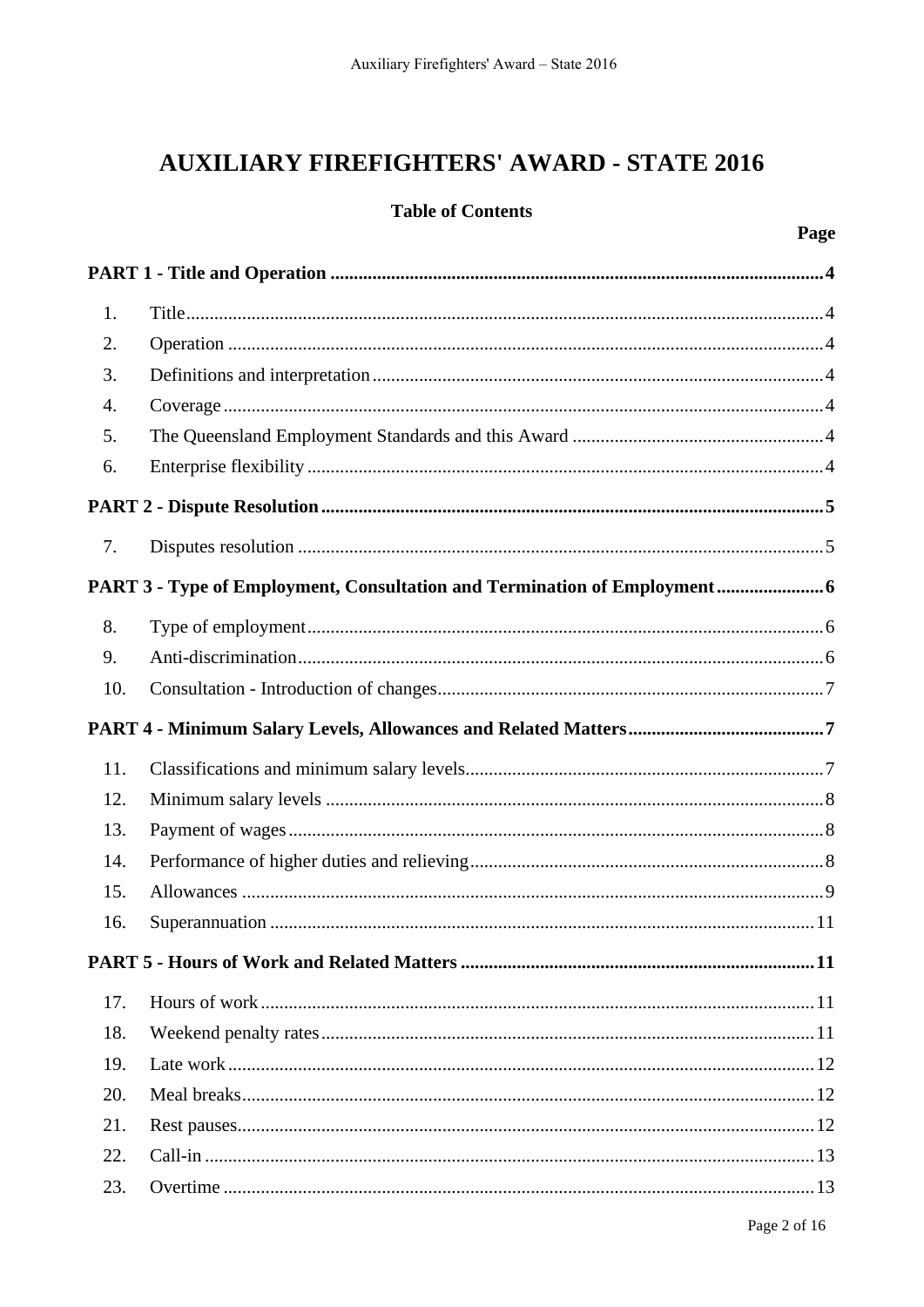| 24. |  |  |
|-----|--|--|
| 25. |  |  |
| 26. |  |  |
|     |  |  |
| 27. |  |  |
|     |  |  |
| 28. |  |  |
|     |  |  |
| 29. |  |  |
| 30. |  |  |
| 31. |  |  |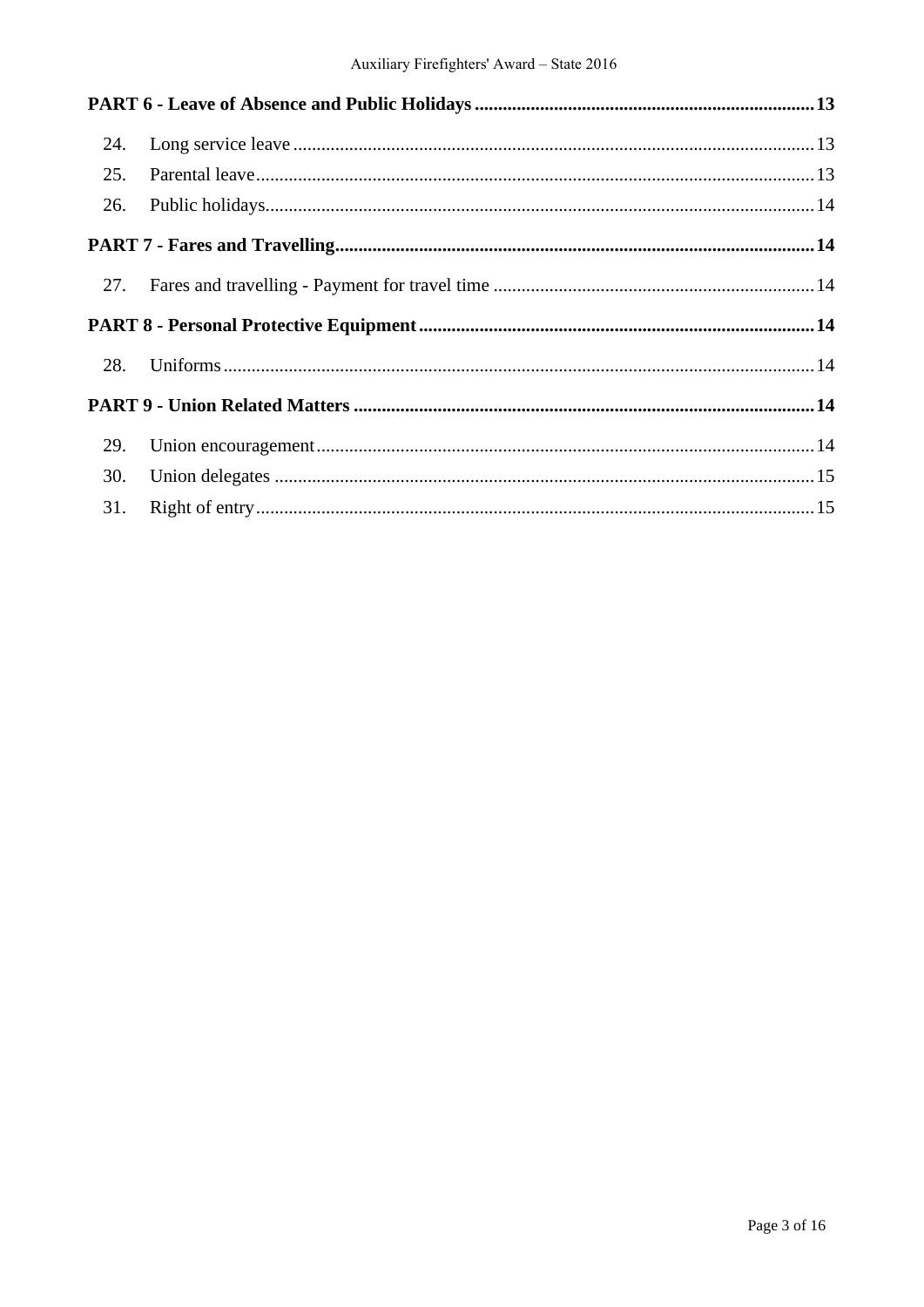# **PART 1 - Title and Operation**

# **1. Title**

This Award is known as the *Auxiliary Firefighters' Award - State 2016*.

# **2. Operation**

This Award operates from 1 January 2016.

#### **3. Definitions and interpretation**

**Act** means the *Industrial Relations Act 2016*

**ARTEP** means the Auxiliary Recruit Training and Education Program

**auxiliary firefighter** means an employee who is engaged as such within the State of Queensland by Queensland Fire and Emergency Services

**Commission** means the Queensland Industrial Relations Commission

**Commissioner** means the Commissioner of Queensland Fire and Emergency Services or the Commissioner's delegate

**eligible employee** means an employee of the Queensland Fire and Emergency Services who is employed under this Award

**other employment** includes self-employment

**QES** means the Queensland Employment Standards contained in Part 3 of Chapter 2 of the Act

**union** means the United Firefighters' Union of Australia, Union of Employees, Queensland

#### **4. Coverage**

This Award applies to:

- (a) The State of Queensland (Queensland Fire and Emergency Services (QFES));
- (b) Auxiliary firefighters as described in clause 3 of this Award; and
- (c) United Firefighters' Union of Australia, Union of Employees, Queensland,

to the exclusion of any other award.

### **5. The Queensland Employment Standards and this Award**

The QES and this Award contain the minimum safety net conditions of employment for employees covered by this Award.

#### **6. Enterprise flexibility**

(a) As part of a process of improvement in productivity and efficiency, discussion should take place at an enterprise level to provide more flexible working arrangements, improvement in the quality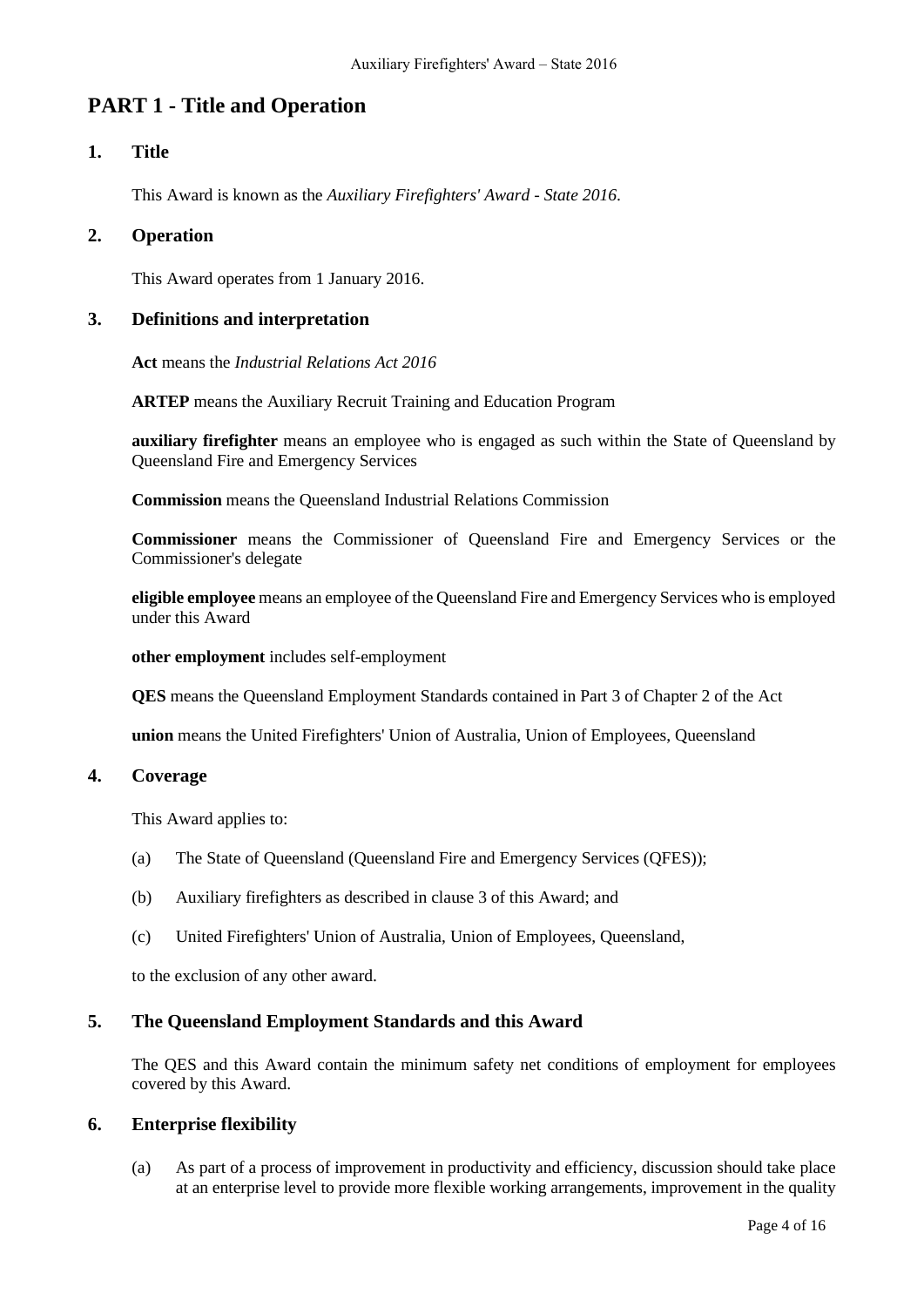of working life, enhancement of skills, training and job satisfaction and to encourage consultative mechanisms across the workplace.

- (b) The consultative processes established in accordance with clause 6 may provide an appropriate mechanism for consideration of matters relevant to clause 6(a). Union delegates at the place of work may be involved in such discussions.
- (c) Any proposed genuine agreement reached between the Commissioner and employee/s in an enterprise is contingent upon the agreement being submitted to the commission in accordance with Chapter 4 of the Act and is to have no force or effect until approval is given.

# **PART 2 - Dispute Resolution**

# **7. Disputes resolution**

- (a) The objectives of this procedure are to:
	- (i) promote the prompt resolution of grievances by consultation, co-operation and discussion; and
	- (ii) reduce the level of disputation; and
	- (iii) promote efficiency, effectiveness and equity in the workplace.
- (b) To achieve this, there shall be an effective means of consultation between the Queensland Fire and Emergency Services and its employees and the union on all matters of mutual interest and concern, irrespective of whether the matters are likely to give rise to dispute. Particular attention shall be given to both formal and informal means of consultation and information sharing between management and employees.
- (c) Failure to observe this fundamental principle of consultation would be contrary to the intention of this procedure.
- (d) The union shall notify the Commissioner in writing of its duly accredited delegates at all levels.
- (e) This procedure applies to all industrial matters within the meaning of the Act.
	- *Stage 1* In the first instance, an employee shall inform such employee's immediate supervisor of a claim or the existence of a grievance in writing and they shall attempt to resolve the matter. It is recognised that an employee may wish to exercise the right to consult such employee's union representative during the course of Stage 1.
	- *Stage 2* If the claim or grievance remains unresolved, the employee or the local union representative on the employee's behalf shall refer the matter to the next in line manager. The manager will consult with the parties. The employee may exercise the right to consult or be represented by such employee's union representative during the course of Stage 2.
	- *Stage 3* If the claim or grievance remains unresolved, the employee or the union on the employee's behalf, shall refer the matter to the next in line manager (where applicable). The manager will consult with the parties. The employee may exercise the right to consult or be represented by such employee's union representative during the course of Stage 3.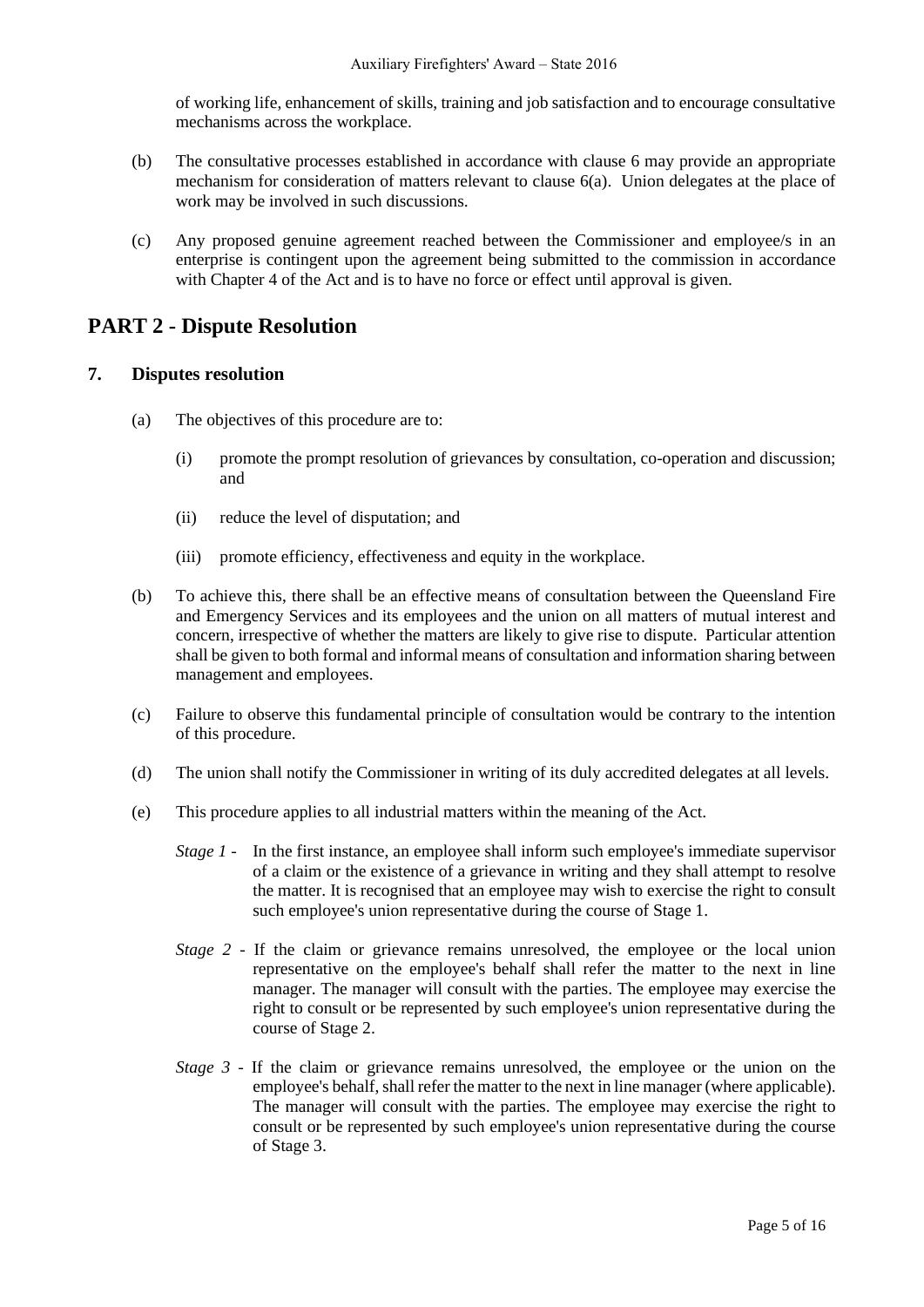- *Stage 4*  If the grievance is still unresolved, the manager will advise the Commissioner and the aggrieved employee may submit the matter in writing to the Commissioner if such employee wishes to pursue the matter further. If desired by either party, the matter shall also be notified to the union.
- (f) The procedure is to be completed in accordance with the following time frames unless the parties agree otherwise:
	- Stage 1: Discussions should take place between the employee and such employee's supervisor within 48 hours and the procedure shall not extend beyond 7 days.
	- Stage 2: Not to exceed 7 days.
	- Stage 3: Not to exceed 7 days.
	- Stage 4: Not to exceed 7 days (except where Stage 3 is not applicable in which case the period is not to exceed 14 days).
- (g) If the matter is still unable to be resolved, the parties may seek the assistance of the Commission.
- (h) Until the dispute or grievance is determined (and except when a *bona fide* safety issue is involved), work shall continue in accordance with normal operational procedures existing before the emergence of the dispute or grievance. No party shall be prejudiced as to the final settlement by the continuation of work.

# **PART 3 - Type of Employment, Consultation and Termination of Employment**

## **8. Type of employment**

- (a) Employees are engaged as casual employees in an auxiliary employment capacity.
- (b) An auxiliary firefighter is entitled to be paid 23% casual loading in lieu of paid annual leave and paid sick leave in addition to the ordinary base hourly rate prescribed in clause 12 (rounded to the nearest cent). The loading constitutes part of the casual employee's salary for the purpose of calculating overtime, public holiday payments and late work allowance, where relevant.

## **9. Anti-discrimination**

- (a) In fulfilling their obligations under this Award, the parties must take reasonable steps to ensure that neither the Award provisions nor their operation are directly or indirectly discriminatory in their effects. Discrimination includes:
	- (i) discrimination on the basis of sex, relationship status, family responsibilities, pregnancy, parental status, breastfeeding, age, race, impairment, religious belief or religious activity, political belief or activity, trade union activity, lawful sexual activity, gender identity, sexuality and association with, or in relation to, a person identified on the basis of any of the above attributes;
	- (ii) sexual harassment; and
	- (iii) racial and religious vilification.
- (b) Nothing in clause 9 is to be taken to affect:
	- (i) any different treatment (or treatment having different outcomes) which is specifically exempted under the *Anti-Discrimination Act 1991*;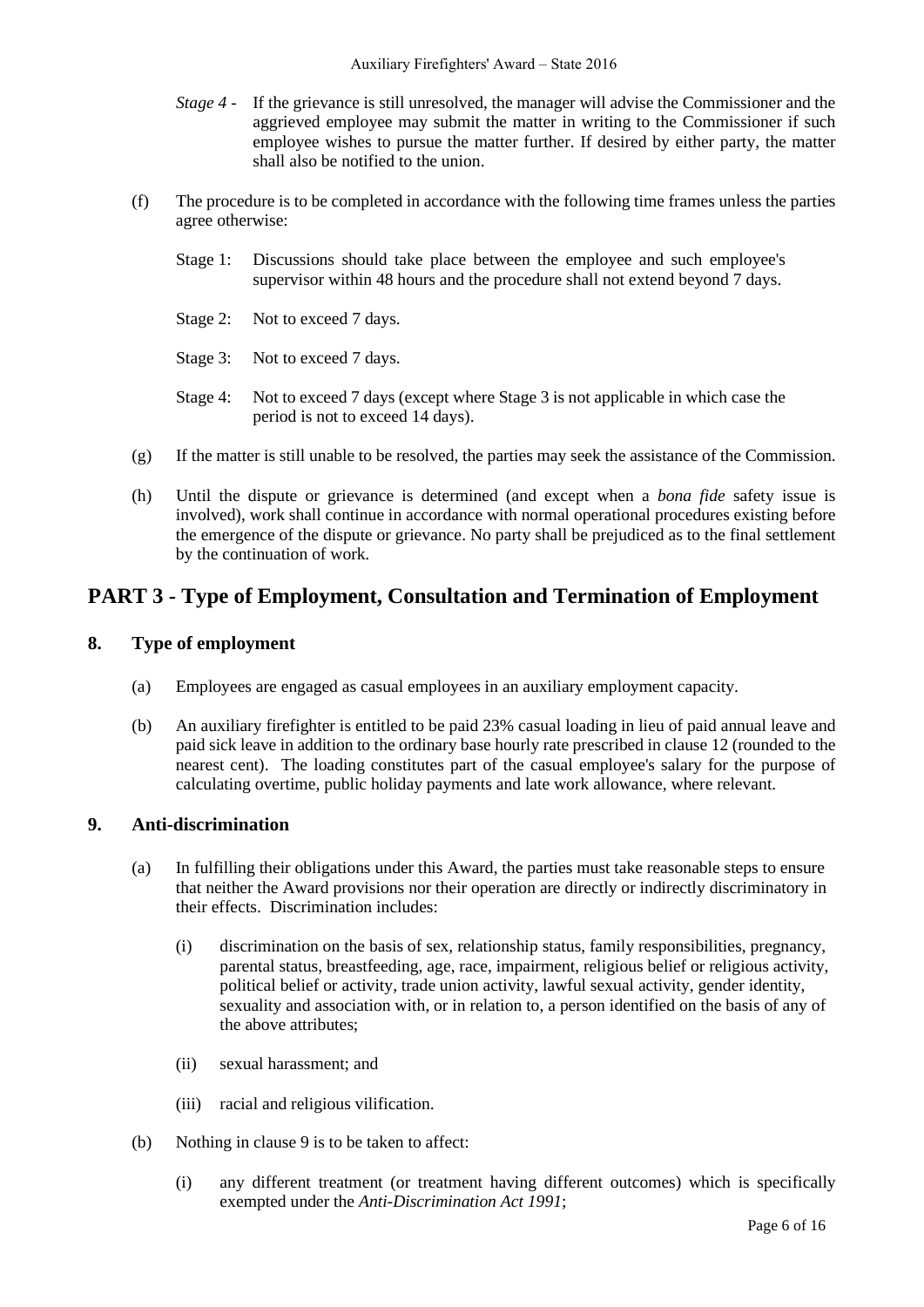(ii) an employee, employer or registered organisation, pursuing matters of discrimination, including by application to the Australian Human Rights Commission/Anti-Discrimination Commission Queensland.

#### **10. Consultation - Introduction of changes**

#### **10.1 Employer's duty to notify**

- (a) Where the employer decides to introduce changes in production, program, organisation, structure or technology that are likely to have significant effects on employees, the employer shall notify the employees who may be affected by the proposed changes and, where relevant, the union.
- (b) 'Significant effects' includes termination of employment; major changes in the composition, operation or size of the employer's workforce or in the skills required; the elimination or diminution of job opportunities or job tenure; the alteration of hours of work; the need for retraining or transfer of employees to other work or locations and the restructuring of jobs.
- (c) Where the Award makes provision for alteration of any of the matters referred to in clauses 10.1(a) and (b) an alteration shall be deemed not to have significant effect.

#### **10.2 Employer's duty to consult over change**

- (a) The employer shall consult the employees affected and, where relevant, the union, about the introduction of the changes, the effects the changes are likely to have on employees (including the number and categories of employees likely to be dismissed, and the time when, or the period over which, the employer intends to carry out the dismissals), and ways to avoid or minimise the effects of the changes (e.g. by finding alternate employment).
- (b) The consultation must occur as soon as practicable after making the decision referred to in clause  $10.1(a)$ .
- (c) For the purpose of such consultation the employer shall provide in writing to the employees concerned and, where relevant, the union, all relevant information about the changes including the nature of the changes proposed, the expected effects of the changes on employees, and any other matters likely to affect employees.
- (d) Notwithstanding the provision of clause 10.2(c) the employer shall not be required to disclose confidential information, the disclosure of which would be adverse to the employer's interests.

# **PART 4 - Minimum Salary Levels, Allowances and Related Matters**

#### **11. Classifications and minimum salary levels**

(a) Classification structure

The classification structure for auxiliary firefighters is as follows-

- (i) **Auxiliary Firefighter** is a generic term used to describe all members of the auxiliary workforce irrespective of rank and role.
- (ii) **Auxiliary Firefighter Grade 1** is a new auxiliary firefighter. These officers undertake all duties (appropriate to their level or training) as allocated by a more senior officer. They have completed FUNIT452 Auxiliary Induction Course and are participating in ARTEP. The pre-operational components of ARTEP (FNA410) must be successfully completed before responding to emergency incidents.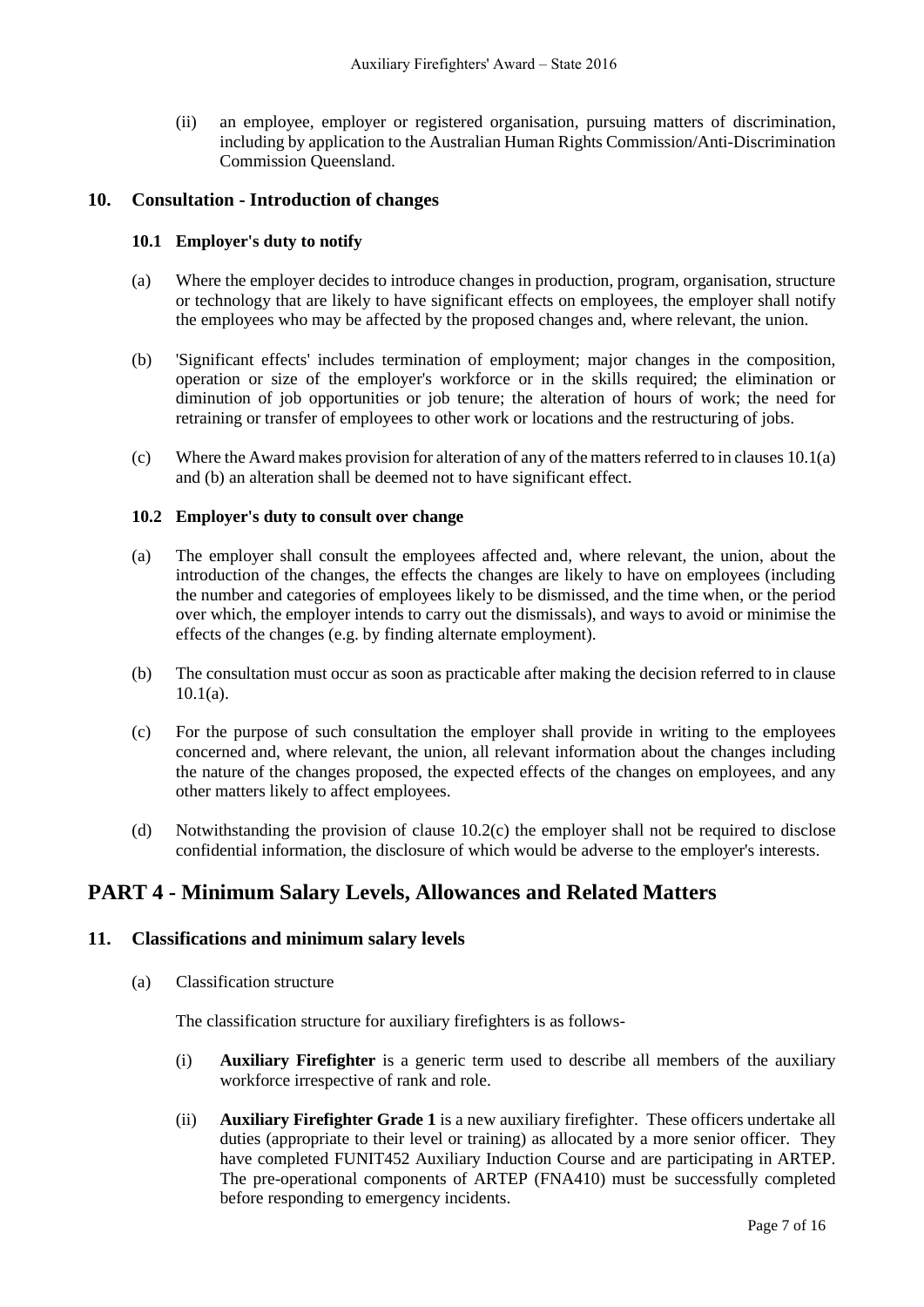- (iii) **Auxiliary Firefighter Grade 2** is an experienced member of a firefighting crew who undertakes all duties as allocated by a more senior officer. They have completed ARTEP, attained their Medium-Rigid (MR) Vehicle driver's licence and served a minimum of 12 months' continuous and satisfactory operational service. This officer may take on the role of Officer-in-Charge (OIC) in the absence of the Captain or Lieutenant.
- (iv) **Auxiliary Community Safety Officer** is a role that assists an auxiliary station or group of stations to achieve community safety related targets and initiatives. The incumbent must have experience as a qualified auxiliary firefighter or equivalent, however, may elect to not respond to emergency incidents upon appointment to this position. This officer may be responsible for the coordination and/or the delivery of community safety activities.
- (v) **Officer-in-Charge (OIC)** is the most senior auxiliary firefighter at a station, emergency incident or other Queensland Fire and Emergency Services activity.
- (vi) **Lieutenant** is the officer second in charge of a fire station and may take on the role of OIC of the station/incident in the absence of the Captain.
- (vii) **Captain** is the highest rank of auxiliary firefighter. This officer is in charge of a station and is generally responsible for the running, good order and management of the station. This rank is not utilised at 24-hour permanent full-time crewed stations.
- (viii) **Auxiliary Area Training Co-ordinator** is a role that assists an auxiliary station or group of stations to attain and maintain operational skills. This officer may be responsible for the coordination and/or the delivery of training packages.

# **12. Minimum salary levels**

| <b>Classification</b>                     | <b>Nominal</b><br>relativity<br>$\frac{0}{0}$ | <b>Base rate</b><br>per hour |
|-------------------------------------------|-----------------------------------------------|------------------------------|
| Auxiliary Firefighter Grade 1             | 95                                            | 22.13                        |
| <b>Auxiliary Firefighter Grade 2</b>      | 100                                           | 23.38                        |
| Lieutenant                                | 108                                           | 25.18                        |
| Captain                                   | 116                                           | 27.02                        |
| <b>Auxiliary Community Safety Officer</b> | 116                                           | 27.02                        |
| Auxiliary Area Training Co-ordinator      | 116                                           | 27.02                        |

(a) The minimum base hourly rates payable to auxiliary firefighters are prescribed below:

(b) The minimum base hourly rates incorporate all arbitrated wage adjustments occurring up to and including 1 September 2021.

# **13. Payment of wages**

Wages shall be paid monthly by electronic funds transfer to an employee's nominated account unless otherwise agreed between the employer and the employee concerned.

#### **14. Performance of higher duties and relieving**

(a) Except where clause 14(c) applies, an auxiliary firefighter appointed to relieve an auxiliary firefighter at the rank of Lieutenant or Captain for a period of seven (7) consecutive days or more, and who assumes full duties and responsibilities of the position, shall be paid at the rate equal to the position in which they are relieving for the period of the relief.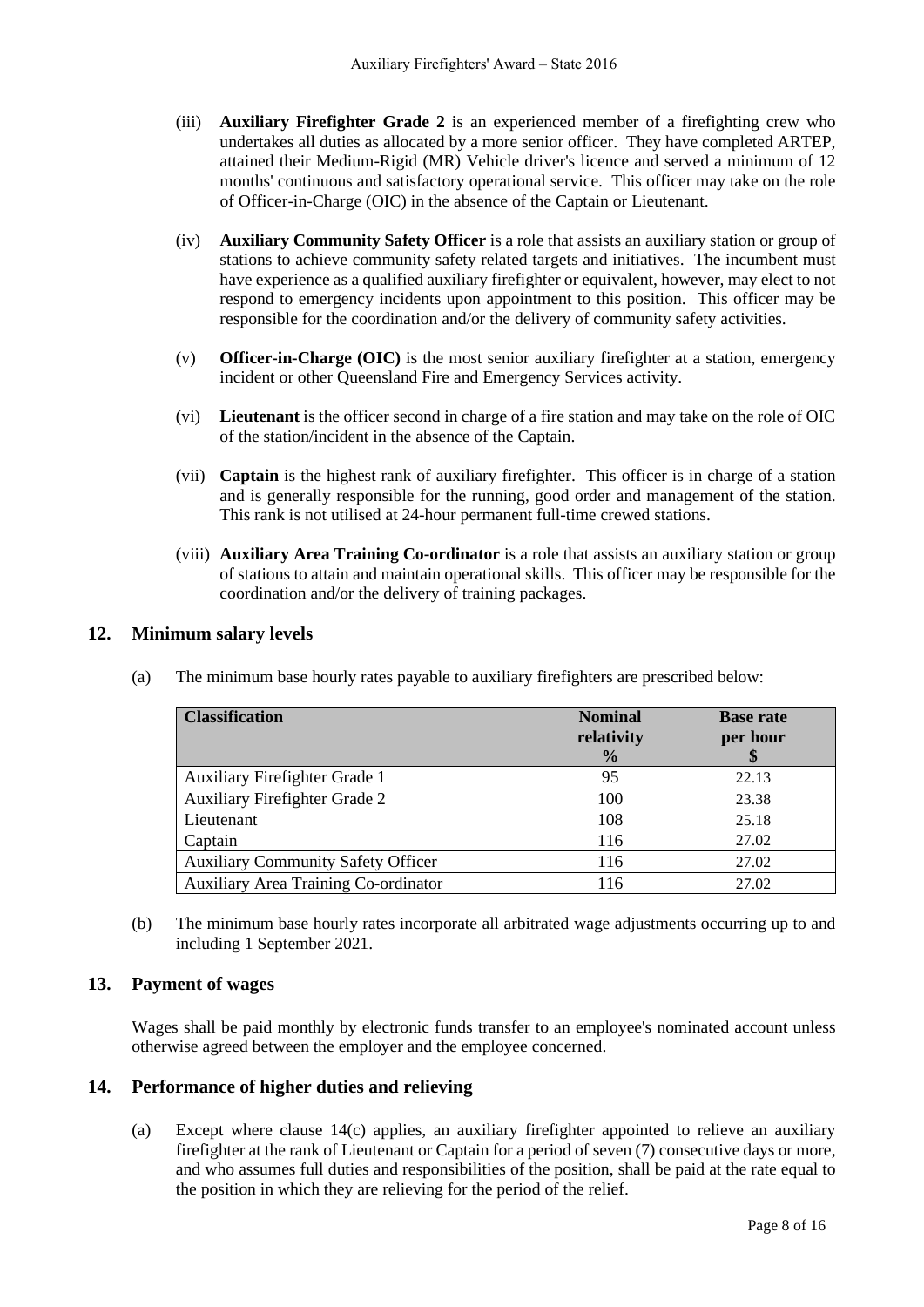- (b) Where the relieving occurs at the rank of Captain, the auxiliary firefighter undertaking the relieving shall receive a *pro rata* payment of the Captain's allowance equal to 1/365 of the total annual allowance for each day of relief.
- (c) An auxiliary firefighter, who takes command of an emergency incident in the absence of the Lieutenant or Captain, shall be remunerated at the hourly rate of Lieutenant for the period in charge. This auxiliary firefighter is also responsible for the completion of all post incident responsibilities of the OIC and shall also be remunerated at the higher rate for these duties.

#### **15. Allowances**

#### **15.1 Captains allowance**

- (a) Captains shall be paid an annual allowance in compensation for the responsibilities as detailed in the Captains position description.
- (b) Captains allowance is outlined as follows. The allowance shall be payable at the rate of 1/12 of the annual rate per month, in arrears.

| <b>Urban Levy Population</b> | <u>Rate</u> per annum |
|------------------------------|-----------------------|
| $0-1,000$                    | \$1,263               |
| $1,001 - 3,000$              | \$3,790               |
| $3,001 - 5,000$              | \$5,053               |
| $5,001 - 8,000$              | \$6,317               |
| $8,001 - 10,000$             | \$7,581               |
| $10,000 +$                   | \$8,843               |
|                              |                       |

- (c) Population statistics the population statistics applicable to urban levy boundaries shall be sourced from the latest Australian Bureau of Statistics National Census.
- (d) Change of circumstances
	- (i) A Captain in receipt of an allowance, who ceases to be eligible for the payment of such allowance due to a change in station staffing strategies, shall continue to receive such allowance for a period of 12 months from the date of the change.
	- (ii) A Captain who transfers between stations shall adopt the allowance applicable to the new station.
	- (iii) A Captain in receipt of an allowance who is demoted through either misconduct proceedings or voluntarily shall cease to receive such allowance from the date of the demotion.
	- (iv) A Captain in receipt of an allowance who voluntarily transfers to another station, at a rank other than Captain, shall cease to receive such an allowance from the date of the transfer.
- (e) An auxiliary firefighter at the rank of Captain shall be paid Captain's Allowance for the first 28 calendar days of any paid period of long service leave.
- (f) An auxiliary firefighter relieving as a Captain in accordance with clause 14 of this Award shall only be entitled to payment of Captains Allowance where such relieving period is for seven days or greater.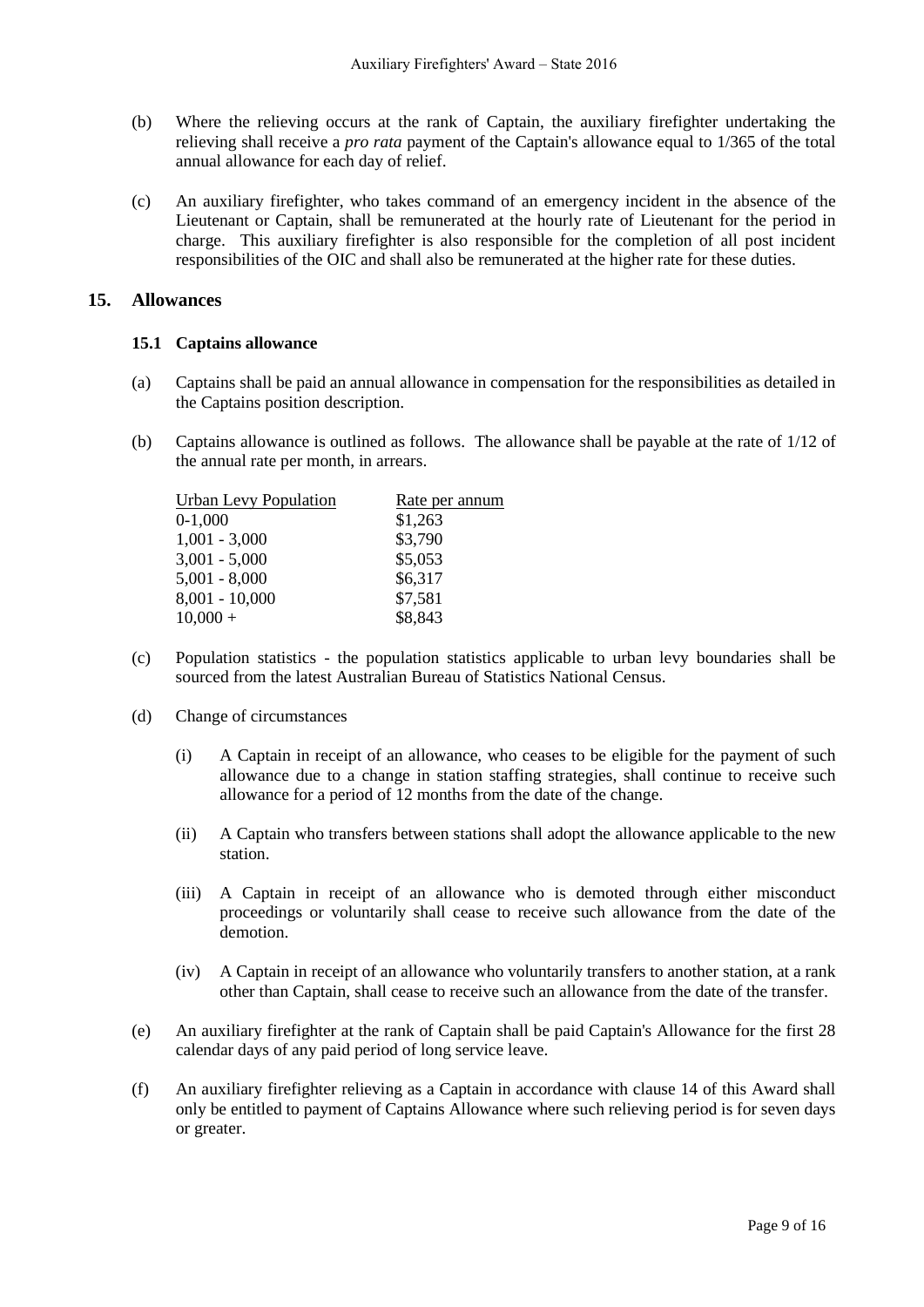#### **15.2 Motor Vehicle Allowance**

- (a) Where the employer requires an employee to use their own vehicle in or in connection with the performance of their duties, such employee will be paid an allowance for each kilometre of authorised travel as follows:
	- (i) motor vehicle \$0.81 per kilometre; and
	- (ii) motorcycle \$0.28 per kilometre.
- (b) The employer may require an employee to record full details of all such official travel requirements in a log book.
- (c) Motor vehicle allowance is only payable for travel to an authorised event, structured training course or other approved QFES related activity which is in excess of the distance between their permanent residence/other employment and their home station.

#### **15.3 On call allowance**

Where an auxiliary firefighter agrees, upon request, to be available on call the auxiliary firefighter will be paid an allowance for each 12 hour period on call, or part thereof, in accordance with the following scale:

Firefighter Grade 1 or Grade 2 \$11.88

All other classifications \$12.75

#### **15.4 Retention allowance**

Auxiliary firefighters shall be entitled to be paid annual retention allowances in accordance with the following provisions:

- (a) To be entitled to the retention allowance, an auxiliary firefighter must be employed as an auxiliary firefighter for the whole of the 12 month period prior to 1 January each year.
- (b) The retention allowance will be paid annually by the end of February each year in recognition of attendance achieved for the 12 month period ending the previous 31 December.
- (c) Payment of the first retention allowance will be made in February 2017 for attendance achieved in the year ending 31 December 2016.
- (d) Retention allowances are payable as follows:

| Attend at least 75%<br>scheduled weekly<br>training        | Attend at least 50%<br>but less than 75% of<br>actual call-outs | Attend at least 75% of<br>actual call-outs                 |
|------------------------------------------------------------|-----------------------------------------------------------------|------------------------------------------------------------|
| Annual rate payable for<br>year ending 31 Dec<br>each year | Annual rate payable for<br>year ending 31 Dec<br>each year      | Annual rate payable for<br>year ending 31 Dec<br>each year |
| \$803                                                      | \$575                                                           | \$803                                                      |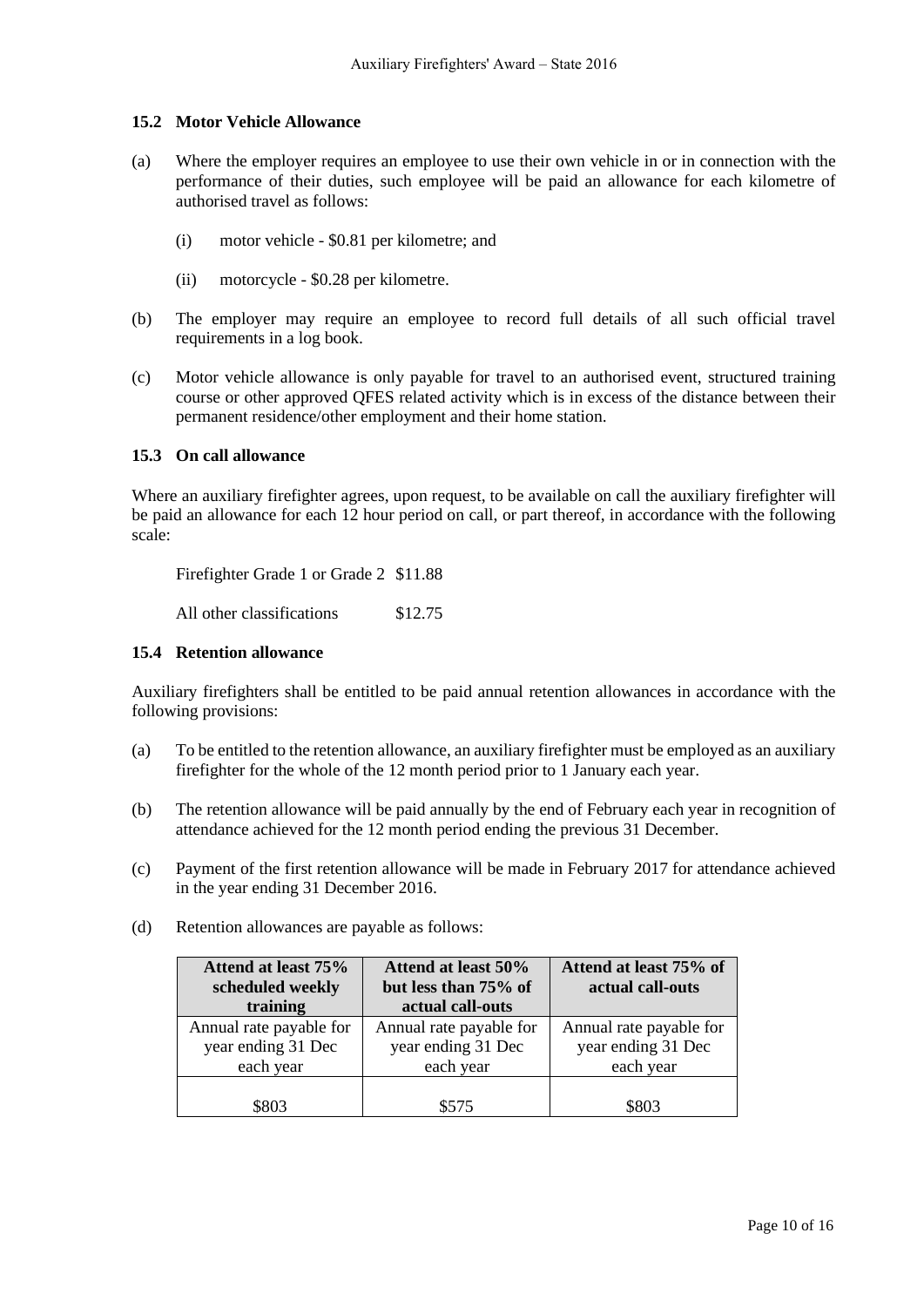#### **15.5 Adjustment of allowances**

- (a) Allowances specified in clauses 15.1, 15.3 and 15.4 will be automatically increased from the same date and in the same manner as monetary allowances are adjusted in any State Wage Case decision or other decision of the commission adjusting minimum wage rates in this Award.
- (b) At the time of any adjustment to the wage rates in this Award, the expense related allowance at clause 15.2, will be automatically increased by the percentage movement in the private motoring sub-group as published by the Australian Bureau of Statistics for the Eight Capitals Consumer Price Index. The relevant adjustment factor for this purpose is the percentage movement in the applicable index figure most recently published by the Australian Bureau of Statistics since the allowance was last adjusted.
- (c) For the purpose of clause 15.5(b), the applicable index figure is the index figure published by the Australian Bureau of Statistics for the Eight Capital Consumer Price Index, as follows:

| Allowance                                                   | Eight Capitals Consumer Price Index<br>(ABS Cat No. 6401.0) |
|-------------------------------------------------------------|-------------------------------------------------------------|
| Motor vehicle allowance<br>(last adjusted 1 September 2021) | Private motoring sub-group                                  |

#### **16. Superannuation**

- (a) Subject to Commonwealth legislation, the employer must comply with superannuation arrangements prescribed in the *Superannuation (State Public Sector) Act 1990* (and associated Deed, Notice and Regulation).
- (b) Where Commonwealth legislation provides for choice of fund rights to an employee subject to this Award, and that employee fails to elect which superannuation fund to which employer contributions are directed, the employer will direct contributions to such fund as prescribed by the abovementioned Queensland legislation.

# **PART 5 - Hours of Work and Related Matters**

#### **17. Hours of work**

- (a) Due to the nature of emergency work performed by auxiliary firefighters covered by this Award, hours of work may be performed over seven days of the week and at any time within the day.
- (b) The maximum ordinary hours of work are 10 hours per day, 10 consecutive hours per occasion and 38 hours per week.
- (c) There are no minimum ordinary weekly hours of work, except where provided in clause 22 (Callin).

### **18. Weekend penalty rates**

- (a) Except where an auxiliary firefighter is undertaking training, all ordinary hours worked between midnight Friday and midnight Sunday shall be paid a penalty rate applied to their base hourly rate for all such time worked.
- (b) The penalty rate shall increase over a transition period in accordance with the following timetable: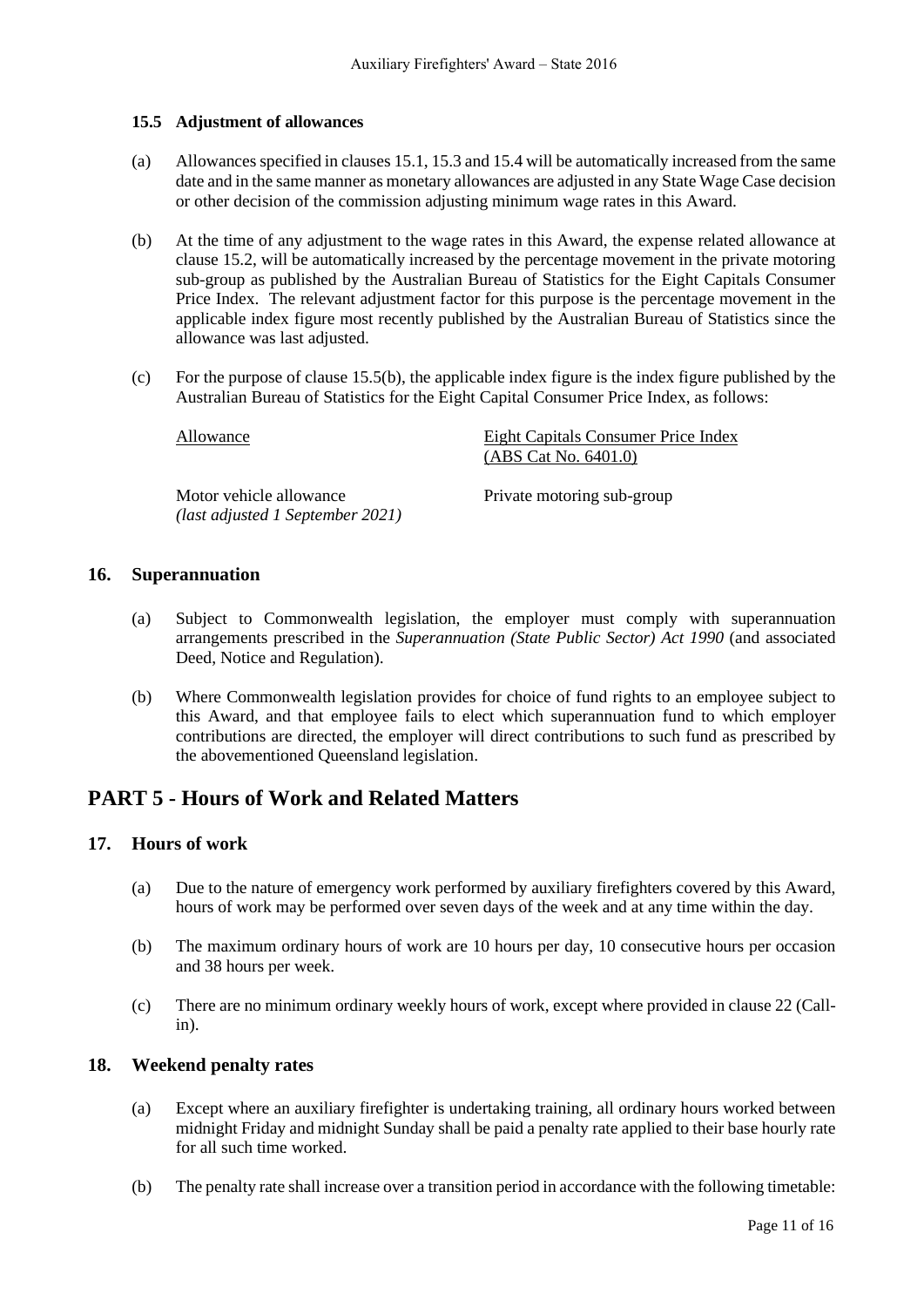|                                                                       | <b>Penalty rate</b><br>payable as<br>from 1<br><b>January 2016</b> | <b>Penalty rate</b><br>payable as<br>from 1 July<br>2016 | <b>Penalty rate</b><br>payable as<br>from 1 July<br>2017 | <b>Penalty rate</b><br>payable as<br>from 1<br><b>January 2018</b> | <b>Penalty rate</b><br>payable as<br>from 1 July<br>2018 |
|-----------------------------------------------------------------------|--------------------------------------------------------------------|----------------------------------------------------------|----------------------------------------------------------|--------------------------------------------------------------------|----------------------------------------------------------|
| Percentage of<br>base hourly<br>rate per hour<br>for Saturday<br>work | 128%                                                               | 135%                                                     | 150%                                                     | 150%                                                               | 150%                                                     |
| Percentage of<br>base hourly<br>rate per hour<br>for Sunday<br>work   | 128%                                                               | 135%                                                     | 150%                                                     | 175%                                                               | 200%                                                     |

(c) The penalty rate prescribed above is not payable for those ordinary hours worked on public holidays, where the auxiliary firefighter is to be paid as prescribed in clause 26(b).

#### **19. Late work**

- (a) Except where undertaking training, an auxiliary firefighter working ordinary hours between 1800 and 0600, Monday to Friday inclusive, is to be paid a penalty rate per hour for all such time worked.
- (b) The rate of the allowance shall increase over a transition period in accordance with the following timetable:

|                                              | <b>Penalty rate</b> | <b>Penalty rate</b> | <b>Penalty rate</b> |
|----------------------------------------------|---------------------|---------------------|---------------------|
|                                              | payable as from 1   | payable as from 1   | payable as from 1   |
|                                              | <b>January 2016</b> | <b>July 2016</b>    | <b>July 2017</b>    |
| Percentage of casual hourly rate<br>per hour | 105%                | ! 10%               | 115%                |

(c) The penalty rate prescribed above is not payable for those ordinary hours worked between midnight Friday and midnight Sunday, or on public holidays, where the provisions of clause 18 or clause 26, as the case may be, apply.

# **20. Meal breaks**

Subject to emergency circumstances, employees will be allowed a 30 minute paid meal break during work periods exceeding 4 hours in duration.

#### **21. Rest pauses**

- (a) All auxiliary firefighters are entitled to a paid rest pause of 10 minutes duration in the employer's time for work periods exceeding 4 hours but less than 6 hours in duration.
- (b) Where work periods are 6 hours or greater, employees will be entitled to a paid 10 minute rest pause in the 1st and 2nd half of the employee's work period.
- (c) All rest pauses shall be taken at such times as will not interfere with the continuity of work where such continuity is necessary.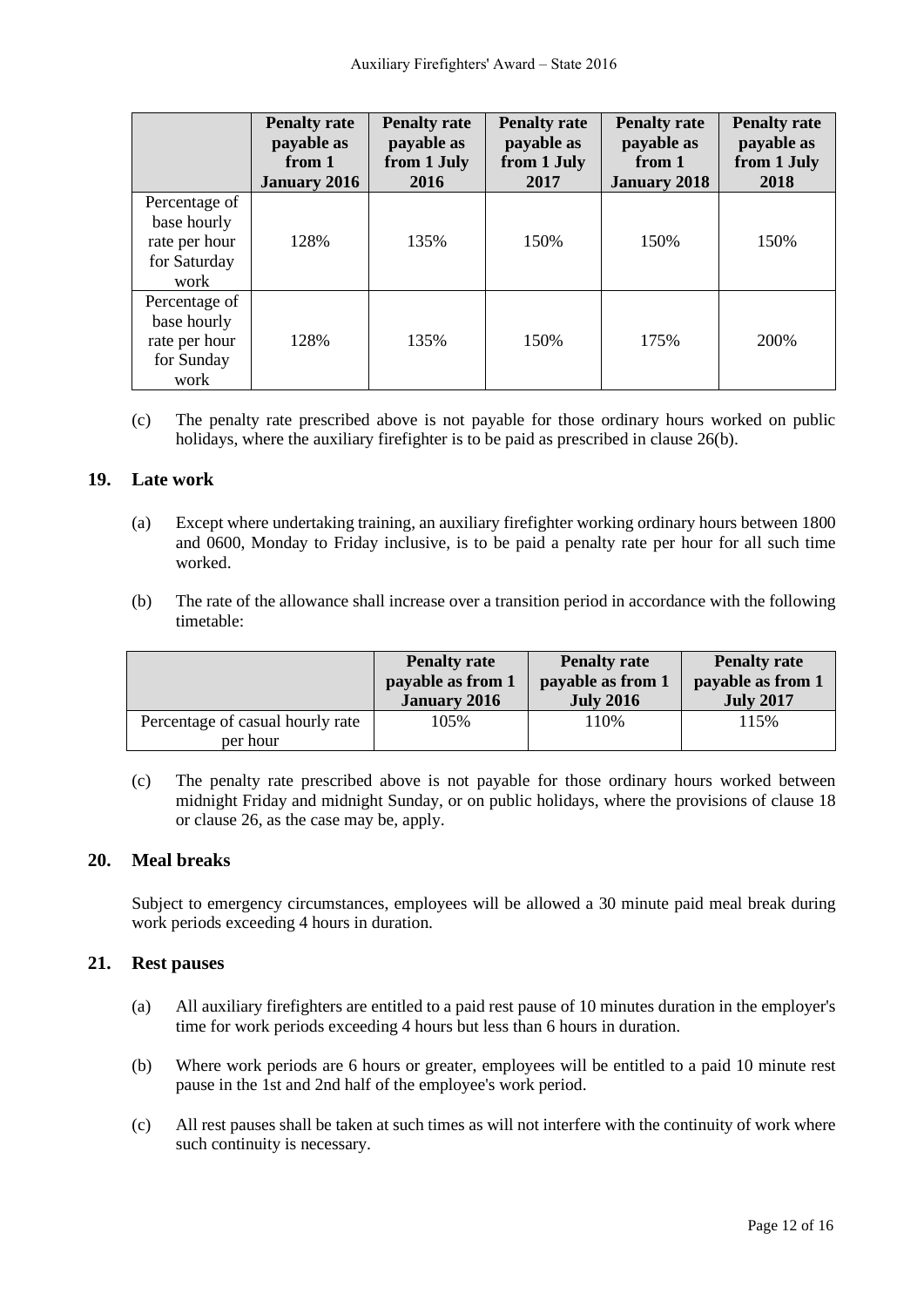# **22. Call-in**

- (a) An auxiliary firefighter called in for duty shall be paid the appropriate rate for time worked for each call-in with a minimum of 2 hours' payment. However, any subsequent call-in which commences within 2 hours of the commencement of a previous call-in shall be deemed to be included in the previous call-in.
- (b) Claims for payment are to be made to the nearest 15 minute interval, with a minimum payment of 2 hours for each event.
- (c) Paid time for attendance at emergency incidents shall commence from the time the auxiliary firefighter receives a call/page and conclude upon completion of post-incident responsibilities.
- (d) Auxiliary firefighters who respond to the station and who are not required to initially turn out shall remain on duty until whichever of the following occurs first:
	- (i) a "stop" call is received;
	- (ii) the OIC directs them to "stand down" and await further advice; or
	- (iii) one hour from the initial call/page has passed.
- (e) Remuneration claims for individual tasks undertaken in connection with authorised projects or administrative responsibilities, e.g. phone calls, are to be accumulated on the basis of actual hours worked, to the nearest 15 minute interval, during the respective pay period and claimed as a lump sum.

#### **23. Overtime**

- (a) All authorised overtime worked by an employee in excess of the ordinary hours of work as prescribed at clause 17(b), on a Monday to Saturday, inclusive, shall be paid at the rate of time and a half for the first 3 hours and double thereafter.
- (b) All overtime worked by an employee in excess of the ordinary hours of work as prescribed at clause 17(b) on a Sunday shall be paid at the rate prescribed in the timetable at Clause 18(b)
- (c) Overtime is to be calculated to the nearest quarter of an hour.

# **PART 6 - Leave of Absence and Public Holidays**

#### **24. Long service leave**

- (a) Long service leave is provided for in Division 9 of the QES.
- (b) In lieu of the provisions of sections  $95(2)(a)$  and (b) of the Act, auxiliary firefighters who complete 10 years' continuous service are entitled to long service leave at the rate of 1.3 weeks on full pay, for each year of continuous service and a proportionate amount for an incomplete year of service. 'Full pay' will be calculated in accordance with the provisions in the Act for casual employees.

# **25. Parental leave**

Unpaid parental leave is provided for in Division 8 of the QES.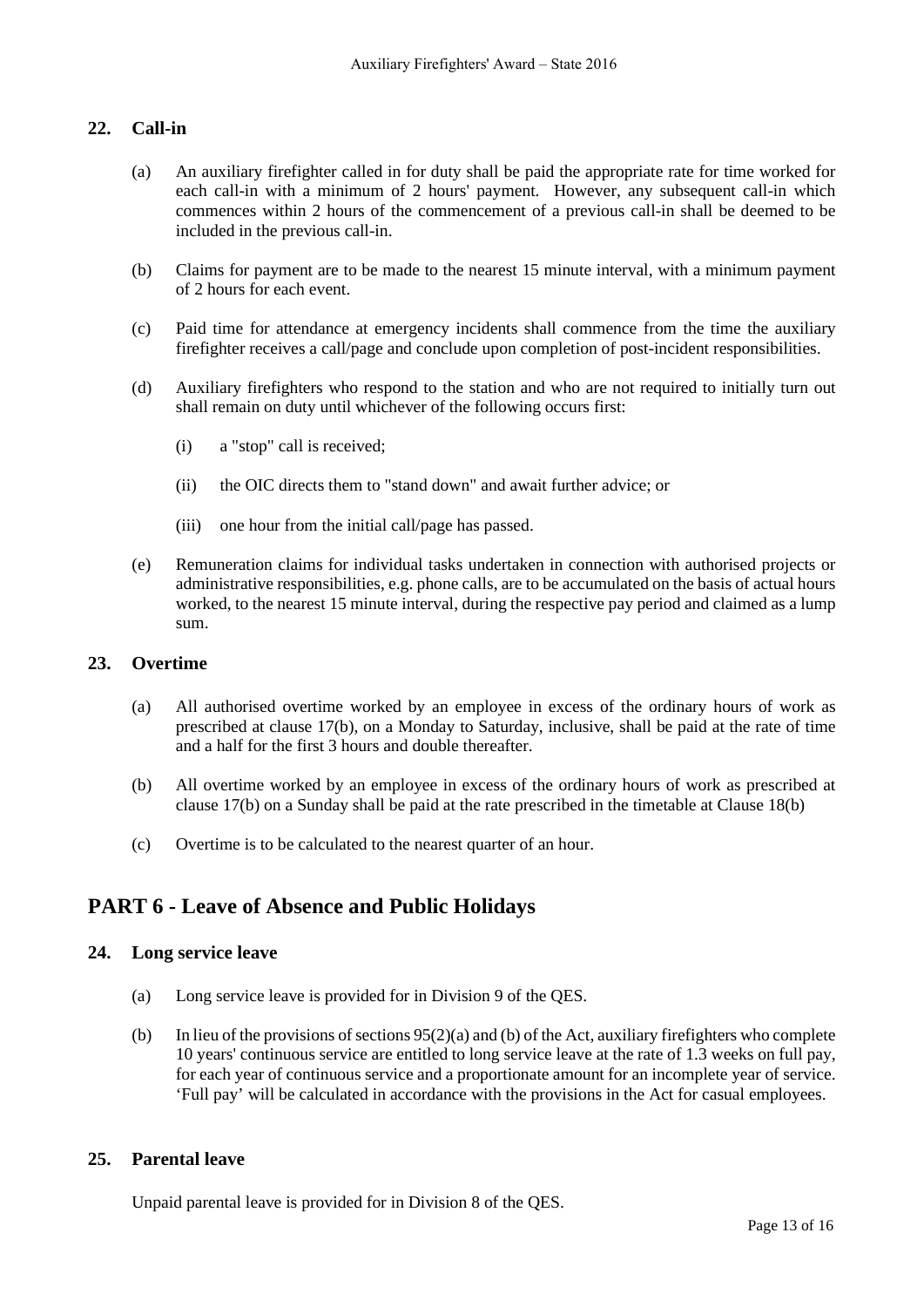### **26. Public holidays**

- (a) Public holidays are provided for in Division 10 of the QES. Clauses 26(b) and (c) supplement the QES provisions.
- (b) An auxiliary firefighter who is required to work on a public holiday will be paid at the rate of double time and one-half for any hours worked, with a minimum payment of 4 hours' work for the day.
- (c) Where an alternative day is declared for a public holiday, the penalty payment and minimum payment prescribed in clause 26(b) shall only be payable for work performed on the day normally attributable to the public holiday (e.g. 1 January) and not another substituted day in lieu.

# **PART 7 - Fares and Travelling**

### **27. Fares and travelling - Payment for travel time**

- (a) (i) Where an auxiliary firefighter is required to travel to attend a structured training course or other approved QFES related activity and suffers a loss of ordinary wages (i.e. from other employment) as a direct result (e.g. required to take time off without pay), they may apply for compensation.
	- (ii) Upon provision of satisfactory evidence, the delegate may approve payment for this time at the auxiliary firefighter's base rate per hour lost up to a maximum of eight hours per day.
- (b) An auxiliary firefighter will not be remunerated for any time spent travelling to attend a structured training course or other approved QFES related activity, under any other circumstances.

# **PART 8 - Personal Protective Equipment**

#### **28. Uniforms**

- (a) All necessary uniforms and overalls shall be supplied by the employer free of cost to the employee. An auxiliary firefighter shall make every reasonable effort to maintain all such property in a clean and serviceable condition.
- (b) The cost of all necessary cleaning of employees' firefighting apparel such as turnout coat, overtrousers and gloves shall be borne by the employer provided that an employee authorised by the employer shall decide when such items require cleaning.
- (c) Boots shall be supplied by the employer, at no cost to the employee.
- (d) Where an employee is able to establish, to the satisfaction of the employer, that there is a requirement for boots to be made to measure, the employer shall provide such boots.

# **PART 9 - Union Related Matters**

#### **29. Union encouragement**

(a) The parties recognise the right of individuals to join a union and will encourage that membership. However, it is also recognised that union membership remains at the discretion of individuals.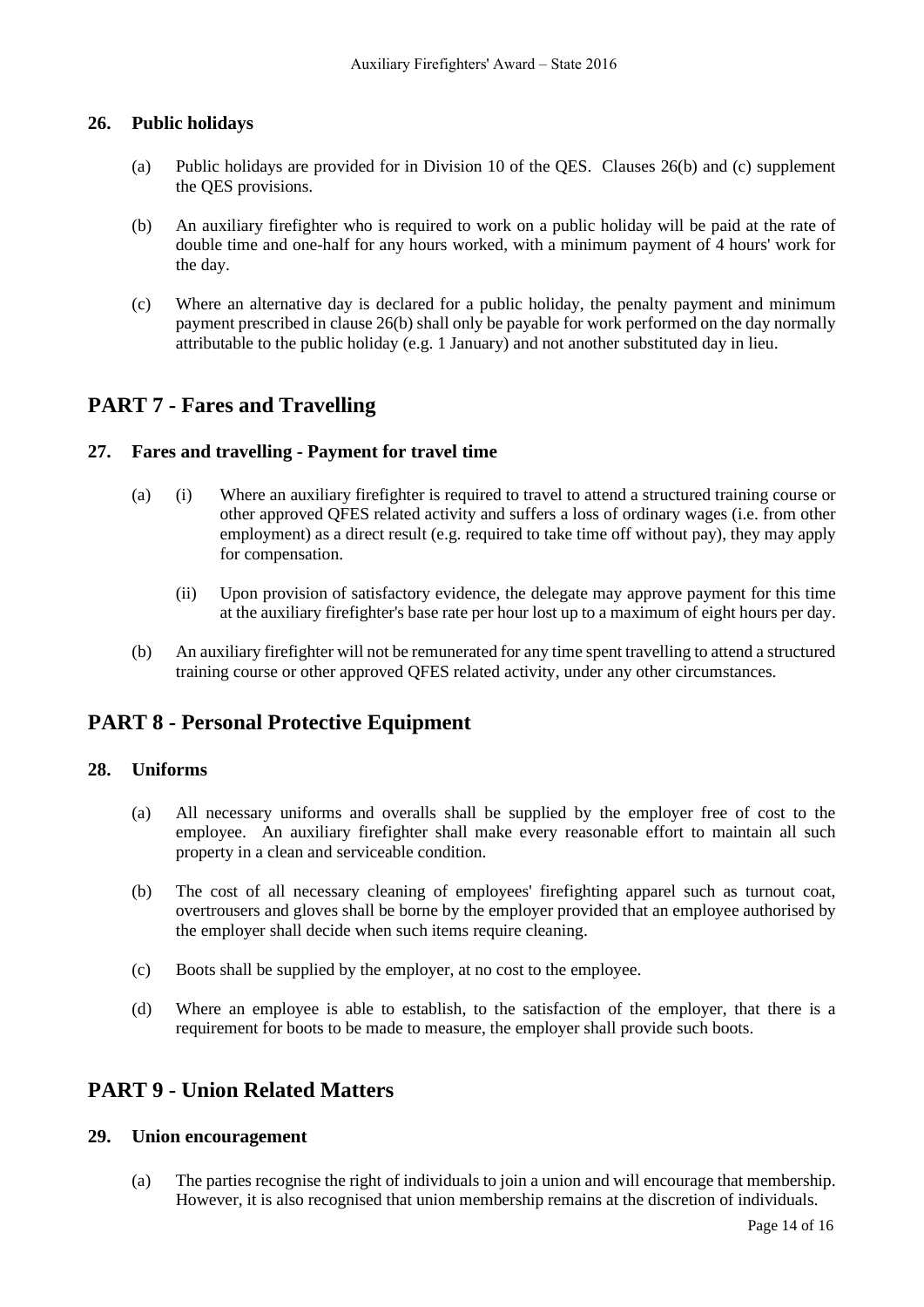- (b) An application for union membership and information on the union will be provided to all employees at the point of engagement.
- (c) Information on the union will be included in induction materials.
- (d) Union representative/s will be provided with the opportunity to discuss union membership with new employees.

#### **30. Union delegates**

- (a) The parties acknowledge the constructive role democratically elected union delegates undertake in the workplace in relation to union activities that support and assist members. That role will be formally recognised, accepted and supported.
- (b) Employees will be given full access to union delegates/officials during working hours to discuss any employment matter or seek union advice, provided that service delivery is not disrupted and work requirements are not unduly affected.
- (c) Provided that service delivery and work requirements are not unduly affected, delegates will be provided convenient access to facilities for the purpose of undertaking union activities. Such facilities include: telephones, computers, e-mail, photocopiers, facsimile machines, storage facilities, meeting rooms and notice boards. It is expected that management and delegates will take a reasonable approach to the responsible use of such facilities for information and communication purposes.
- (d) Subject to the relevant employee's written approval and any confidentiality provisions, delegates may request access to documents and policies related to a member's employment.
- (e) Delegates who are invited by QFES to attend workshops, conferences and meetings may, at the discretion of QFES, be remunerated at their ordinary casual hourly rate (including the 23% loading), plus applicable motor vehicle allowances. Travel time up to a maximum of 8 hours per day may only be paid where the auxiliary firefighter incurs a loss of wages from other employment.

#### **31. Right of entry**

- (a) Authorised industrial officer
	- (i) An 'authorised industrial officer' is any union official holding a current authority issued by the Industrial Registrar.
	- (ii) Right of entry is limited to workplaces where the work performed falls within the registered coverage of the union.
- (b) Entry procedure
	- (i) An authorised industrial officer may enter a workplace at which the employer carries on a calling of the officer's organisation, during the employer's business hours to exercise a power under Chapter 9, Part 1, Division 5, Subdivision 2 of the Act as long as the authorised industrial officer:
		- (A) has notified the employer or the employer's representative of the officer's presence; and
		- (B) produces their authorisation, if required by the employer or the employer's representative.